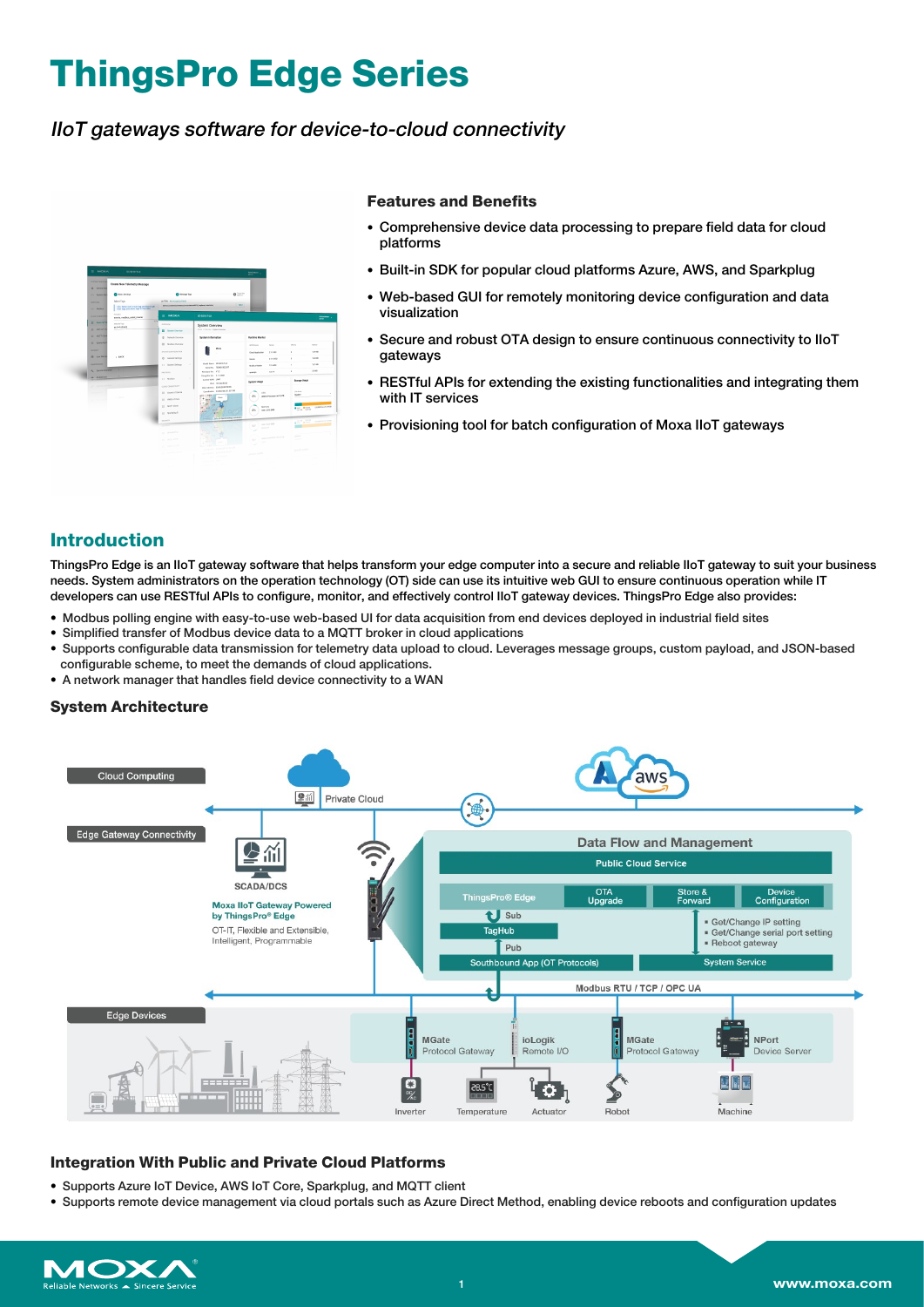• Supports MQTT input and output topics for invoking RESTful APIs

# **Streamlined Sensor-to-cloud Data Transportation**

- Modbus master to acquire data from edge devices and publish tagged data to cloud connectivity applications
- Caching of device-to-cloud messages in a specified location and sending the messages to the cloud based on predefined policies
- Customized message formats to publish acquired data to cloud platforms based on the needs of your applications and systems

### **Device Management**

- Dashboard overview to monitor tag data, hardware resource consumption, and device configurations such as GPS settings and cellular strength signal
- Supports keep-alive check and default route priority to ensure continuous network connectivity
- Supports the Wi-Fi access point mode to remotely connect to devices for troubleshooting
- Supports Network Address Translation (NAT) for connected devices to access the Internet via the IIoT gateway
- Supports import and export of system configuration to create backups and golden samples

# **Secure Design and Robust OTA Upgrade**

- Secure Boot function and built-in Trusted Platform Module (TPM) to enhance the security of your IIoT gateways1
- Over-the-air (OTA) upgrades to keep software and device firmware up-to-date
- Resume capability that ensures the integrity of the upgrade packs and a roll-back mechanism to recover the gateway from failed installations
- Firewall to manage inbound traffic based on predefined rules

# **Batch Provisioning**

ThingsPro Proxy (TPP) for batch configuring and provisioning of IIoT gateways. TPP is a Windows-based utility, which can be download from the Moxa website and install in a Windows 10 environment.

- Supports ThingsPro Edge installation
- Effortlessly provisioning of devices including software upgrade, cloud enrollment, and device configuration

# **Specifications**

Supported Devices

### System Requirements

| Eligible Devices-ThingsPro Edge |                                       |                 |                                   |                                        |  |  |  |  |
|---------------------------------|---------------------------------------|-----------------|-----------------------------------|----------------------------------------|--|--|--|--|
| <b>Series</b>                   | <b>Model</b>                          | <b>Revision</b> | <b>Firmware</b><br><b>Version</b> | <b>Supported TPE</b><br><b>Version</b> |  |  |  |  |
| <b>UC-8200</b><br><b>Series</b> | UC-8210-T-LX                          | 1.0.0/1.0.1     | 1.3                               | 2.2.1-3369                             |  |  |  |  |
|                                 | UC-8210-T-LX-S                        | 1.0.0/1.0.1     | 1.3                               | 2.2.1-3369                             |  |  |  |  |
|                                 | <b>UC-8220-T-LX</b>                   | 1.0.0/1.0.1     | 1.3                               | 2.2.1-3369                             |  |  |  |  |
|                                 | <b>UC-8220-T-LX-US-S</b>              | 1.0.0/1.0.1     | 1.3                               | 2.2.1-3369                             |  |  |  |  |
|                                 | <b>UC-8220-T-LX-EU-S</b>              | 1.0.0/1.0.1     | 1.3                               | 2.2.1-3369                             |  |  |  |  |
|                                 | <b>UC-8220-T-LX-AP-S</b>              | 1.0.0/1.0.1     | 1.3                               | 2.2.1-3369                             |  |  |  |  |
| <b>UC-8100A-</b><br>ME-T        | <b>UC-8112A-ME-T-LX</b>               | 1.0.2/1.0.3     | 1.5                               | 2.2.1-3369                             |  |  |  |  |
|                                 | <b>UC-8112A-ME-T-LX-</b><br>AP        | 1.0.2/1.0.3     | 1.5                               | 2.2.1-3369                             |  |  |  |  |
|                                 | <b>UC-8112A-ME-T-LX-</b><br><b>US</b> | 1.0.2/1.0.3     | 1.5                               | 2.2.1-3369                             |  |  |  |  |
|                                 | UC-8112A-ME-T-LX-<br>EU               | 1.0.2/1.0.3     | 1.5                               | 2.2.1-3369                             |  |  |  |  |
| <b>UC-3100</b>                  | <b>UC-3101-T-US-LX</b>                | 3.0.0           | 1.4                               | 2.2.1-3381                             |  |  |  |  |
|                                 | <b>UC-3101-T-EU-LX</b>                | 3.0.0           | 1.4                               | 2.2.1-3381                             |  |  |  |  |
|                                 | <b>UC-3101-T-AP-LX</b>                | 3.0.0           | 1.4                               | 2.2.1-3381                             |  |  |  |  |
|                                 | <b>UC-3111-T-US-LX</b>                | 3.0.0           | 1.4                               | 2.2.1-3381                             |  |  |  |  |
|                                 | <b>UC-3111-T-EU-LX</b>                | 3.0.0           | 1.4                               | 2.2.1-3381                             |  |  |  |  |
|                                 | <b>UC-3111-T-AP-LX</b>                | 3.0.0           | 1.4                               | 2.2.1-3381                             |  |  |  |  |
|                                 | <b>UC-3121-T-US-LX</b>                | 3.0.0           | 1.4                               | 2.2.1-3381                             |  |  |  |  |
|                                 | <b>UC-3121-T-EU-LX</b>                | 3.0.0           | 1.4                               | 2.2.1-3381                             |  |  |  |  |

1. The Secure Boot function and built-in TPM are currently available only for the AIG series.